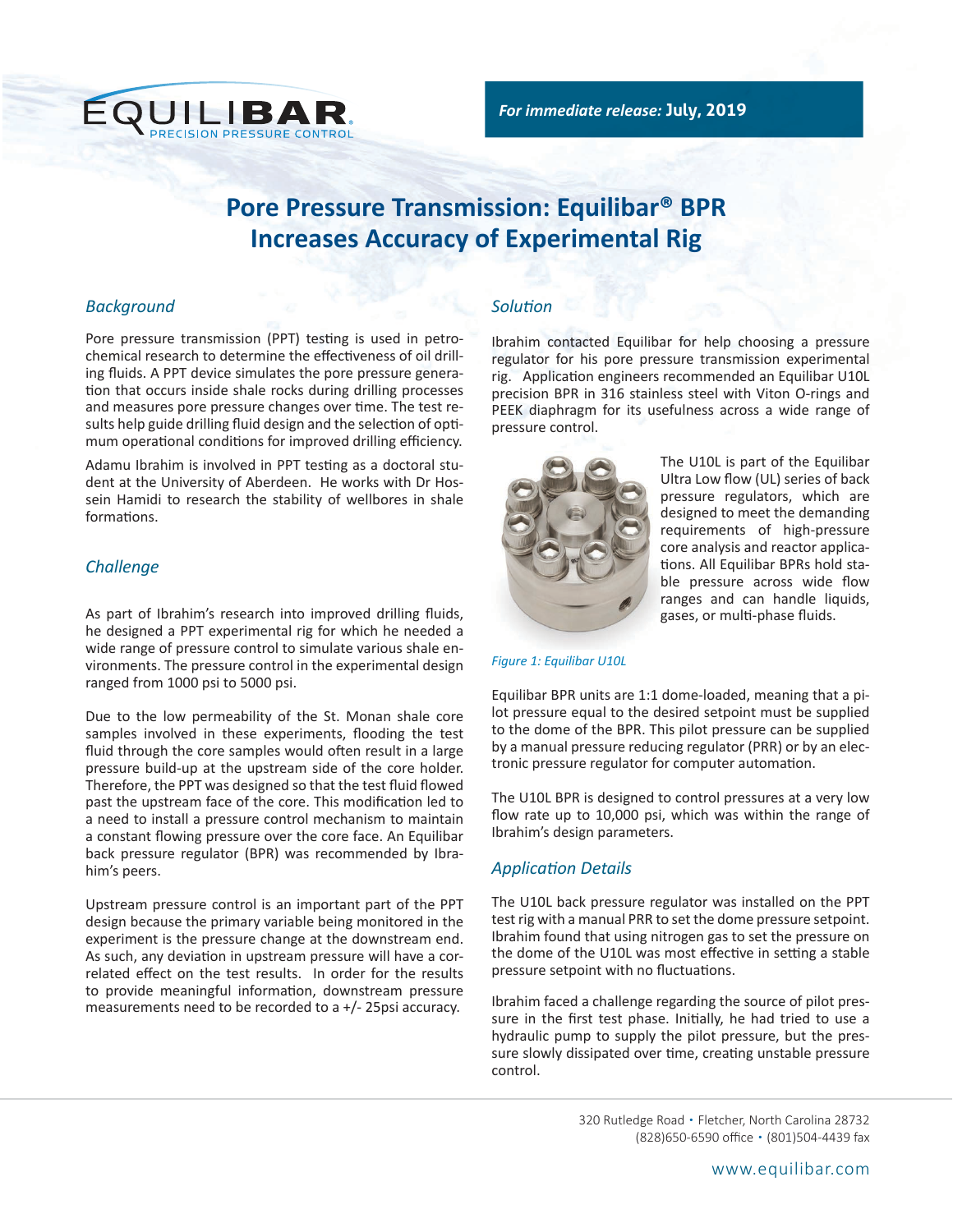After switching to a bottle of compressed nitrogen to set the pilot pressure, the pressure control with the Equilibar U10L became extremely stable and resulted in consistent data collection.

Figures 2 and 3 show a photo and a schematic of Ibrahim's pore pressure transmission test rig.



*Figure 2: Photo of Ibrahim's PPT Test Rig*

*"We are very happy with the Equilibar back pressure regulator and wouldn't hesitate to recommend it to anyone looking for a pressure control solution that's very easy to use and efficient."* 

*-* A. Ibrahim



*Figure 3: Schematic representation of Ibrahim's PPT test rig with an Equilibar® U10L controlling the pressure at the inlet to the core holder.*

The typical PPT test is conducted over several days, collecting inlet and outlet pressure data throughout that time span. One challenge is designing a system capable of maintaining control for the duration of the experiment. The Equilibar U10L, with its dome-loaded design and sensitive diaphragm, was able to maintain constant core pressure for over a week without extra monitoring. See graph in Fig. 4 below as an example.



*Figure 4: Graph showing consistent pressure control for the duration of the test.*



320 Rutledge Road • Fletcher, North Carolina 28732 (828)650-6590 office • (801)504-4439 fax